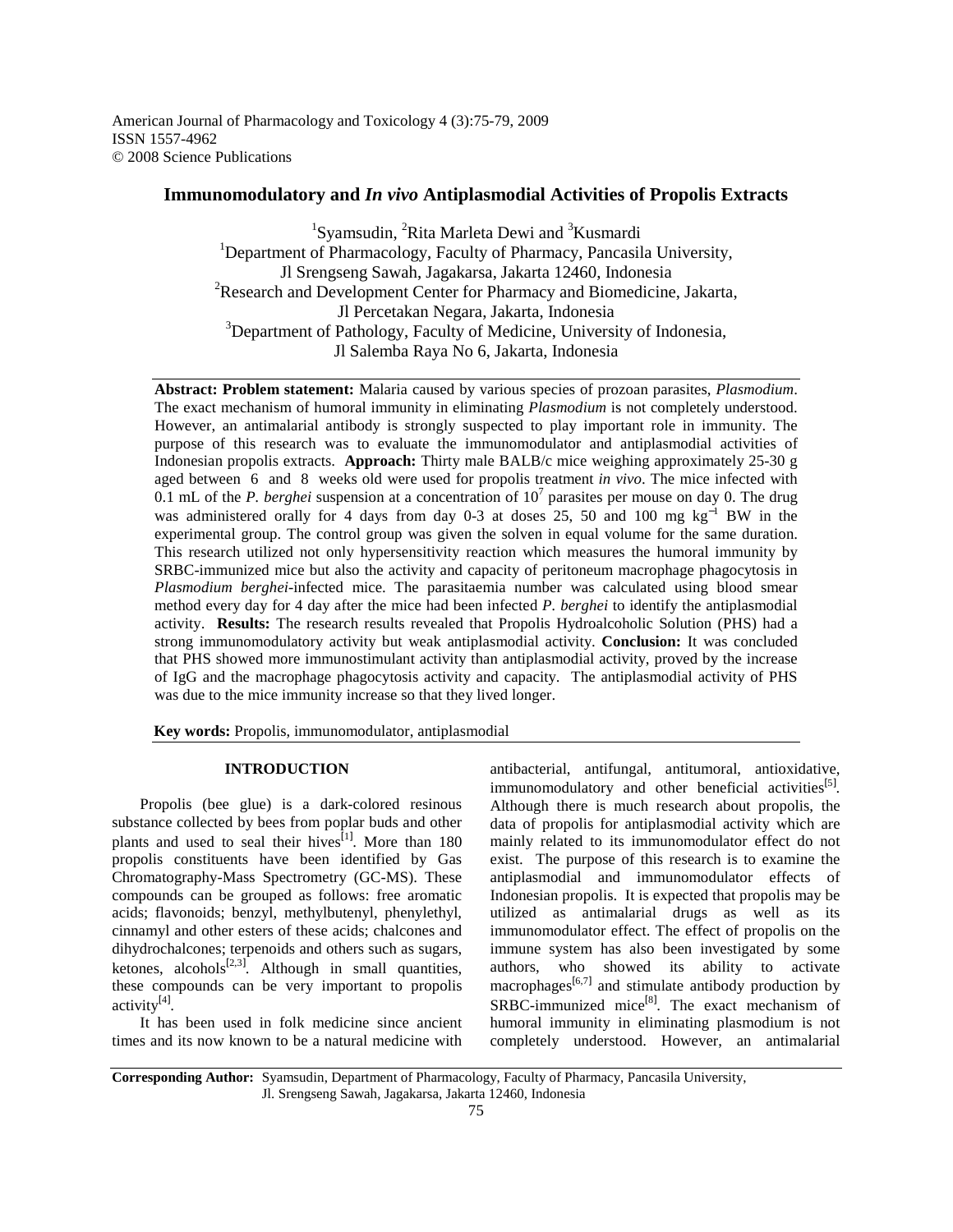antibody is strongly suspected to play important role in immunity. The aim of this study was to evaluate the antiplasmodial and immunomodulatory activities of propolis.

## **MATERIALS AND METHODS**

**Propolis hydroalcoholic solution:** Propolis was produced by Cibubur honeybees from the apiary located on Lawang (East Java, Indonesia). A 30% propolis ethanolic solution was prepared. A week later, this solution was filtered and used to prepare a 10% Propolis Hydroalcoholic Solution (PHS).

**Animals:** Thirty male BALB/c mice weighing approximately 25-30 g aged between 6 and 8 weeks old were used for propolis treatment *in vivo*. The mice infected with 0.1 mL of the *P. berghei* suspension at a concentration of  $10<sup>7</sup>$  parasites per mouse on day 0. The drug was administered orally for 4 days from day 0-3 at doses 25, 50 and 100 mg  $kg^{-1}$  BW in the experimental group. The control group was given the solven in equal volume for the same duration<sup>[9]</sup>. During the experimental period, the animals were housed under standard laboratory conditions with ad libitum water and balanced food.

**No of parasitaemia analysis:** The methods of Giemsa blood smear was used to count the number of the parasites. The blood in the periphery was taken from the tails of mice and prepared to a sample of thin and thick smeared blood method with Giemsa coloring. The number of parasitemia was calculated by determining the percentage of red blood cells infected by *P. berghei* in 5000 red blood cells $^{[10]}$ .

**Macrophage of phagocytocyte analysis:** The test of non-specific phagocytosys activity was conducted *in vitro*, in reference to Leijh *et al.*<sup>[11]</sup> using latex particles with the diameter of 3 µm. The latex particles were resuspended in PBS to obtain the concentration of  $2.5 \times 10^7$  mL<sup>-1</sup>. Peritoneum macrophages, cultured a day before, were washed twice in the RPMI medium and then added with latex suspension of 200  $\mu$ L well<sup>-1</sup> and incubated in a  $CO<sub>2</sub> 5%$  incubator, 37°C, for about 60 min. After that, the cells were washed with PBS 3X to remove the unphagocytosysed particles, dried in the room temperature and fixated with absolute methanol. Once dried, the cells attached to the cover slip were colored with Giemsa 20%. The percentage of cells phagocytizing latex particles and the number of phagocytized latex particles were counted from

100 cells, using a light microscope with the zoom of  $400x^{[11]}$ .

**Hypersensitivity reaction which measures the humoral immunity:** The PHS (in doses of 25, 50 and 100 mg kg<sup>−</sup><sup>1</sup> , body weight) was administered to the animals (test group) orally for five days and the vehicle was administered to the control animals. Each group consisted of five mice. The mice were immunized by injecting 0 and 5 mL of SRBCs intraperitoneally (i.p) on the day of the immunization. Blood samples were collected by retro-orbital puncture on the tenth day after immunization. Antibody levels were determined by the hemagglutination technique<sup>[12]</sup>. The antibody titer was determined by a two-fold serial dilution of one volume 100 µL of serum and one volume 100 µL of 0,1% SRBCs in BSA in saline was added and the tubes were mixed thoroughly. They were allowed to settle at room temperature for about 60-90 min until the control tube showed a negative pattern. The value of the highest serum dilution showing visible hemaglutination was taken as the antibody titer.

## **RESULTS**

 From the research results shown on Table 1, we can see that the group of mice PHS-administered in the dosage of 100 mg  $kg^{-1}$  BW has higher IgG concentration than those in the dosage of 25 and 50 mg  $kg^{-1}$  BW. With regards to the humoral immune response, the ethanolic extract of propolis 500  $\mu$ g mouse<sup>-1</sup> increases the antibody production in Sheep Red Blood Cells (SRBC) immunized mice<sup>[13]</sup>.

 The phagocitosys response includes the phagocytosis activity (the number of active phagocyt in 100 phagocyt cells) and phagocyt capacity (the number of phagocytized plasmodium in 50 active phagocyt cells.

 Table 2 shows the PHS effect on the activity and phagocytosis capacity of the macrophages. The statistical test show that the treated groups (doses 25, 50 and 100 mg  $kg^{-1}$  of b.wt) are significantly different from the control group.

Table 1: Hemagglutination antibody titer of Propolis Hydroalcoholic Solution (PHS)

| $00100001$ (1.110)            |                                 |                          |  |
|-------------------------------|---------------------------------|--------------------------|--|
| Successive<br>ethanol extract | Hemagglutination antibody titer |                          |  |
| $(mg kg^{-1}.p.o)$            | 8 days (mean $\pm$ SD)          | 15 days (meant $\pm$ SD) |  |
| 25                            | 3951±209,05                     | 4358±152,85              |  |
| 50                            | 4270±220.91*                    | 4779±172,06*             |  |
| 100                           | 5152±263,73*                    | 5860±313,32*             |  |
| Control                       | 3951±162,63                     | 4182±213,07              |  |
|                               |                                 |                          |  |

Values are mean  $\pm$  SD, n = 5 in each group, \*: p<0.05 when compared with control group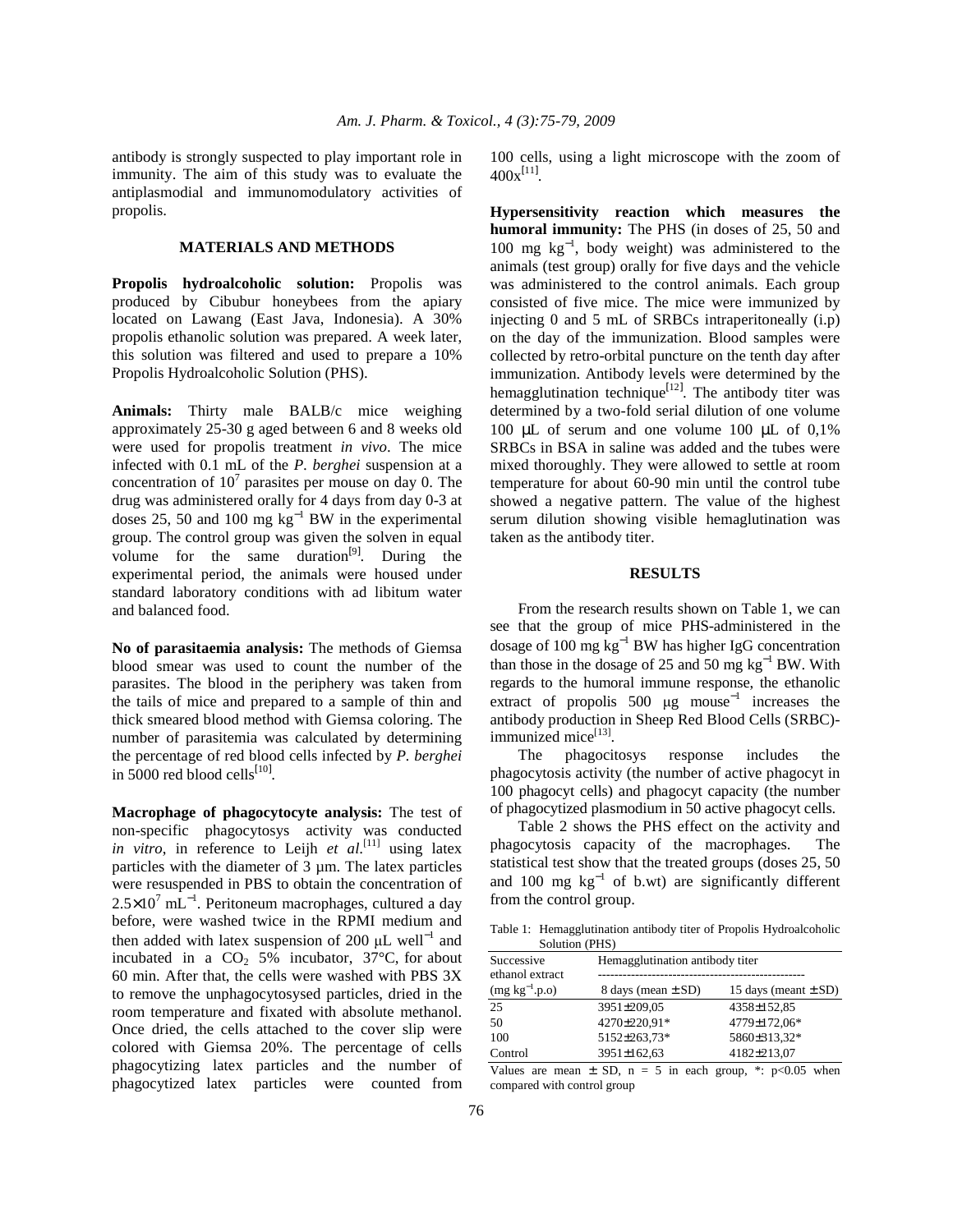| Am. J. Pharm. & Toxicol., 4 (3):75-79, 2009 |  |  |  |
|---------------------------------------------|--|--|--|
|---------------------------------------------|--|--|--|

|                                                                                           | Table 2. Effect of Fropons Frydroatcoholic Solution (FFIS) treatment to fince on phagoeviosis by perficileum macrophages |                    |
|-------------------------------------------------------------------------------------------|--------------------------------------------------------------------------------------------------------------------------|--------------------|
| Propolis hydroalcoholic solution (mg $kg^{-1}$ of b.wt)                                   | No of macrophages mice- $10^{\circ}$                                                                                     | Phagocytosis (%)   |
| 25                                                                                        | $30.27 \pm 3.41*$                                                                                                        | $162.06 \pm 5.47*$ |
| 50                                                                                        | $39.50 \pm 2.47*$                                                                                                        | 351,50±4,98*       |
| 100                                                                                       | $45.07 \pm 3.54*$                                                                                                        | $440.33 \pm 5.89*$ |
| Control                                                                                   | $25.07 \pm 2.33$                                                                                                         | $115.50\pm4.87$    |
| Values are mean $\pm$ SD, n = 5 in each group, *: p<0.05 when compared with control group |                                                                                                                          |                    |

Table 2: Effect of Propolis Hydroalcoholic Solution (PHS) treatment to mice on phagocytosis by peritoneum macrophages

Table 3: Percent parasitemia in *P. berghei* infected mice after 4 days of treatment from Propolis Hydroalcoholic Solution (PHS)

|             | Dose                                                              |                       | Percentage of parasitemia (mean $\pm$ SD) on the following day after treatment |                 |                 |                 |
|-------------|-------------------------------------------------------------------|-----------------------|--------------------------------------------------------------------------------|-----------------|-----------------|-----------------|
| Treatment   | $\left(\text{mg Kg}^{-1}\text{ of }\right)$<br>b. wt $dav^{-1}$ ) | No. of<br>mice tested | D1                                                                             | D <sub>2</sub>  | D3              | D4              |
| <b>PHS</b>  | 25                                                                |                       | $10.51 \pm 1.48$                                                               | $8.39 \pm 1.36$ | $7.75 \pm 1.31$ | $6.41 \pm 1.48$ |
|             | 50                                                                |                       | $9.830 \pm 1.33$                                                               | $8.31 \pm 1.49$ | $7.41 \pm 1.25$ | $6.87 \pm 1.49$ |
|             | 100                                                               |                       | $9.860 \pm 1.48$                                                               | $6.10 \pm 1.41$ | $5.10 \pm 1.41$ | $4.08 \pm 1.10$ |
| Chloroquine | 10                                                                |                       | $10.41 \pm 1.29$                                                               | $9.56 \pm 1.28$ | $5.13 \pm 1.46$ | 1.43±1.51       |

 The activity and phagocytosis capacity of the macrophages increase proportional to be doses. The activity and phagocytosis capacity of the macrophages at the PHS dose of 100 mg  $kg^{-1}$  of b.wt is higher than those at the dose of 25 and 50 mg  $kg^{-1}$  of b.wt.

 Table 3 shows that the percentage of parasitemia in *P. berghei* infected mice after 4 days of treatment from PHS. The percentage of parasitemia decreases proportional to the length of observation (D1-D4). At the dose of 100 mg kg<sup>-1</sup> of b.wt on day the percentage of parasitemia is 4.08±1.10, smaller than that  $(6.87\pm1.49)$  at the dose of 50 mg kg<sup>-1</sup> of b.wt. Similarly, it is smaller than the percentage of parasitemia  $(6.41\pm1.48)$  at the dose of 25 mg kg<sup>-1</sup> of b.wt. Compared to chloroquine as the standard antimalarial drug, the parasitemia percentage is 1.43±1.51 on day, significantly different from chloroquine.

#### **DISCUSSION**

 The functional immune response occurs when the parasites undergo asexual erythrocitic phase. As soon as the parasites enter the red-blood cells, the antibody can be detected using conventional serology method.

 Recent reports indicate that several types of flavonols stimulate human perpheral blood leukocyte proliferation. They significantly increase the activity of helper T cells, cytokines, interleukine 2, γ-interferon and macrophages and are thereby useful in the treatment of several diseases caused by immune dysfunction<sup>[19]</sup>. The chemical profile of propolis can be characterized by three parameters: total flavone and flavonol content, total flavanone and dihydroflavonol content and total phenolic content<sup>[20]</sup>. It is thus apparent that the immunostimulatory effect produced by the PHS containing flavonoids, may be due to cell mediated and humoral antibody mediated immune response.

Macrophages as the trigger in the cellular immune system play a role in the eradication of plasmodium, mainly in the erithrocyt stage. After the macrophages are activated by gamma interferon (IFN  $\gamma$ ) produced by native T, they change into phagocyte to do the phagocytosys, to eliminate the parasites $[14,15]$ . The macrophage phagocytosys activities could be activated with the administration of imunostimulant drugs, not only in the form of vaccine but also certain natural chemicals<sup>[16]</sup>. The primary target of most of the immunomodulatory compound is believed to be the macrophages which play a key role in the generation of an immune response<sup>[17]</sup>.

 The phagocytosis activity and capacity of propolis extract in the dosage of 100 mg  $kg^{-1}$  BW day<sup>-1</sup> is higher than those in the dosage of 50 and 25 mg  $kg^{-1}$  BW might be caused by the chemical components in the active fraction stimulating the limphocyt cells to mature and self-divide into lymphocyt B and T producing limfokin (cytocin/interleucine) to keep macrophage active. Not only can the activated macrophage produce lisozyme enzym and the complements, but also increase their capacity to kill through the phagocytosys process on the plasmodium. In the control group, the activity of phagocyt cells was low because the phagocyt cells were not induced.

 Lymph as one of the secondary organs also plays important role in supporting body defense. By transferring lymphatic cells from *P*. *berghei-*immune mice to recipients, all parasites were eradicated relatively fast. Under the *P*. *berghei-*infected condition, the lymph sizes of the mice in negative control group were larger than those in normal mice and PHSadministered mice. The increase of lymph weight in the mice of control negative mice was probably due to the increase of erythropoietic activity in the lymph. During malarial infection the number of infected erythrocytes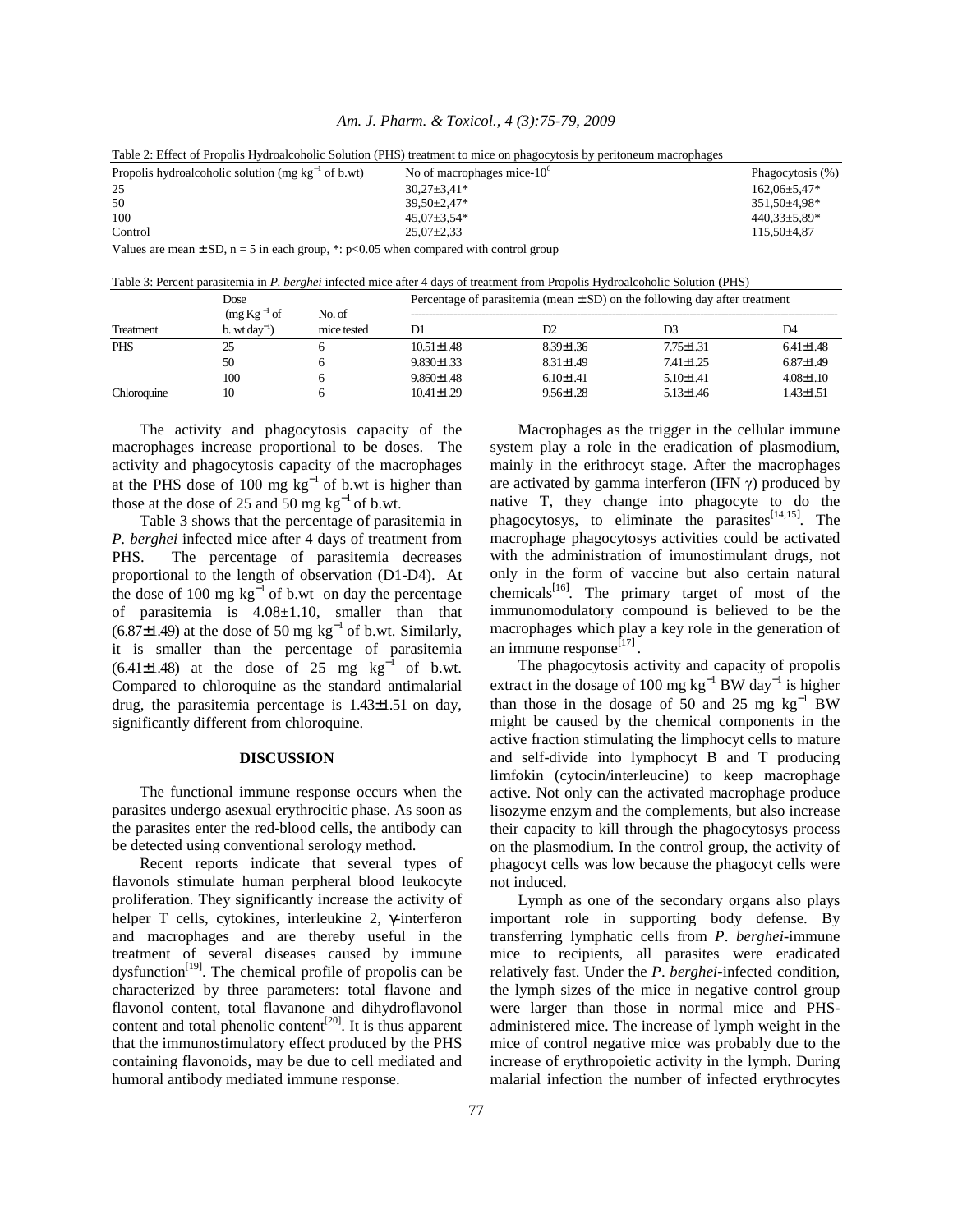multiplies 8 times every 48 h and all of them will be destroyed when the schizonts breaks out. The lost of these numerous erytrocytes triggers the bone marrow to produce new ones<sup>[18]</sup>.

 As the mice were infected by *P. berghei*, the parasitaemia increase (Table 3) since the body immune response was not quite perfect and the parasites were still phagocytosized slowly mainly in lymph. A lot of infected erythrocytes were found in lymph and phagocytosis by macrofage. The phagocytosis on IgGsensitized cells and C3b-attached cells by the lymphatic macrofages of infected mice was higher than that of normal mice. *Plasmodium berghei* is a synchronized parasite target erythrocytes infected by young parasites might not cause the change of erythrocyte membrane surface. Lymph macrofages activated by malarial infection may phagocytosize those. The factor increasing infected-erythrocytes phagocytosis is macrofage activation. Free parasites and full-grown erythrocytes are targets of phagocytosis because they express surface antigens against serum<sup>[21]</sup>. The Table  $\overline{3}$ reveals that PHS administered showed weaker antiplasmodial activity than chloroquine dose. On the other hand, Dantas *et al.*<sup>[22]</sup> investigated that effects of Bulgarian propolis (25 and  $50$  mg  $\text{kg}^{-1}$ ) in the experimental model of *Trypanosoma cruzi*-infected Swiss mice, verifying that this bee product led to a decrease in parasitemia and showed no hepatic or renal toxic effect<sup>[22]</sup>.

### **CONCLUSION**

 Propolis Hydroalcoholic Solution (PHS) showed more immunostimulant activity than antiplasmodial activity, proved by the increase of IgG and the macrofage phagocytosis activity and capacity in the dosages of 25, 50 and 100 mg  $kg^{-1}$  BW. The antiplasmodial activity of PHS was due to the mice immunity increase so that they lived longer.

### **REFERENCES**

1. Bankova, V., R. Christov, A. Kujumgiev, M.C. Marcucci and S. Popov, 1995. Chemical composition and antibacterial activity of Brazilian propolis. Z. Naturforsch, 50: 167-172.

http://www.ncbi.nlm.nih.gov/pubmed/7766255

2. Bankova, V., A. Dyulgerov, S. Popov, L. Evstatieva, L. Kuleva, O. Pureb and Z. Zamjansan, 1992. Propolis produced in Bulgaria and Mongolia: Phenolic compounds and plant origin. Apidologie, 23: 79-85.

http://www.apidologie.org/index.php?option=article&ac cess=standard&Itemid=129&url=/articles/apido/pdf/199 2/01/Apidologie\_0044-8435\_1992\_23\_1\_ART0009.pdf

- 3. Greenaway, W., J. Maj, T. Saysbrook and F.R. Whatley, 1991. Identification by gas chromatography-mass spectrometry of 150 compounds in propolis. Z. Naturforsch, 46: 111-21.
- 4. Bankova, V., A. Dyulgerov, S. Popov and N. Marekov, 1987. A GC/MS study of the propolis phenolic constituents. Z. Naturforsch, 42: 147-151. http://cat.inist.fr/?aModele=afficheN&cpsidt=8152 158
- 5. Burdock, G.A., 1998. Review of the biological properties and toxicity of bee propolis. Food Chem. Toxicol., 36: 347-363. DOI: 10.1016/S0278- 6915(97)00145-2
- 6. Dimov, V., N. Ivanovska, N. Manolova, V. Bankova, N. Nikolov and S. Popov, 1991. Immunomodulatory action of propolis. Influence on anti-infectious protection and macrophage function. Apidologie, 22: 155-162. http://cat.inist.fr/?aModele=afficheN&cpsidt=4997 560
- 7. Orsi, R.O., S.R.C. Funari, A.M.V.C. Soares, S.A. Calvi, S.L. Oliveira, J.M. Sforcin and V. Bankova, 2000. Immunomodulatory action of propolis on macrophage activation. J. Venom. Anim. Toxins., 6: 205-19. DOI: 10.1590/S0104- 79302000000200006
- 8. Scheller, S., G. Gazda, G. Pietsz, J. Gabrys, J. Szumlas, L. Eckert and J. Shani, 1988. The ability of ethanol extract of propolis to stimulate plaque formation in immunized mouse spleen cells. Pharmacol. Res. Commun., 20: 323-328. http://grande.nal.usda.gov/ibids/index.php?mode2=

detail&origin=ibids\_references&therow=515814

- 9. Peters, W., 1987. Chemotherapy and Drugs Resistance in Malaria. Academic Press, Inc., New York, ISBN: 978012552, pp: 145-273.
- 10. Markell, E.K., M. Voge and D.T. John, 1987. Medical Parasitology. 6th Edn., W.B. Saunders Company, Philadelphia, ISBN: 0-7216-76340.
- 11. Leijh, P.C.J., R.V. Furth and T.L.V. Zwe, 1986. *In Vitro* Determination of Phagocytosis and Intracellular Killing by Polymorphonuclear and Mononuclear Phagocytes. In: Cellular Immunology, Weir, D.M. (Ed.). Blackwell Scientific Publication, London, pp: 74-85.
- 12. Nelson, D.S. and P. Mildenhall, 1967. Studies on cytophilic antibodies. The production by mice of macrophage cytophilic antibodies to sheep erythrocytes: Relationship to the production of other antibodies and the development of delayed type hypersensitivity. Aust. J. Exp. Biol. Med. Sci., 45: 113-30.

http://www.ncbi.nlm.nih.gov/pubmed/6029846